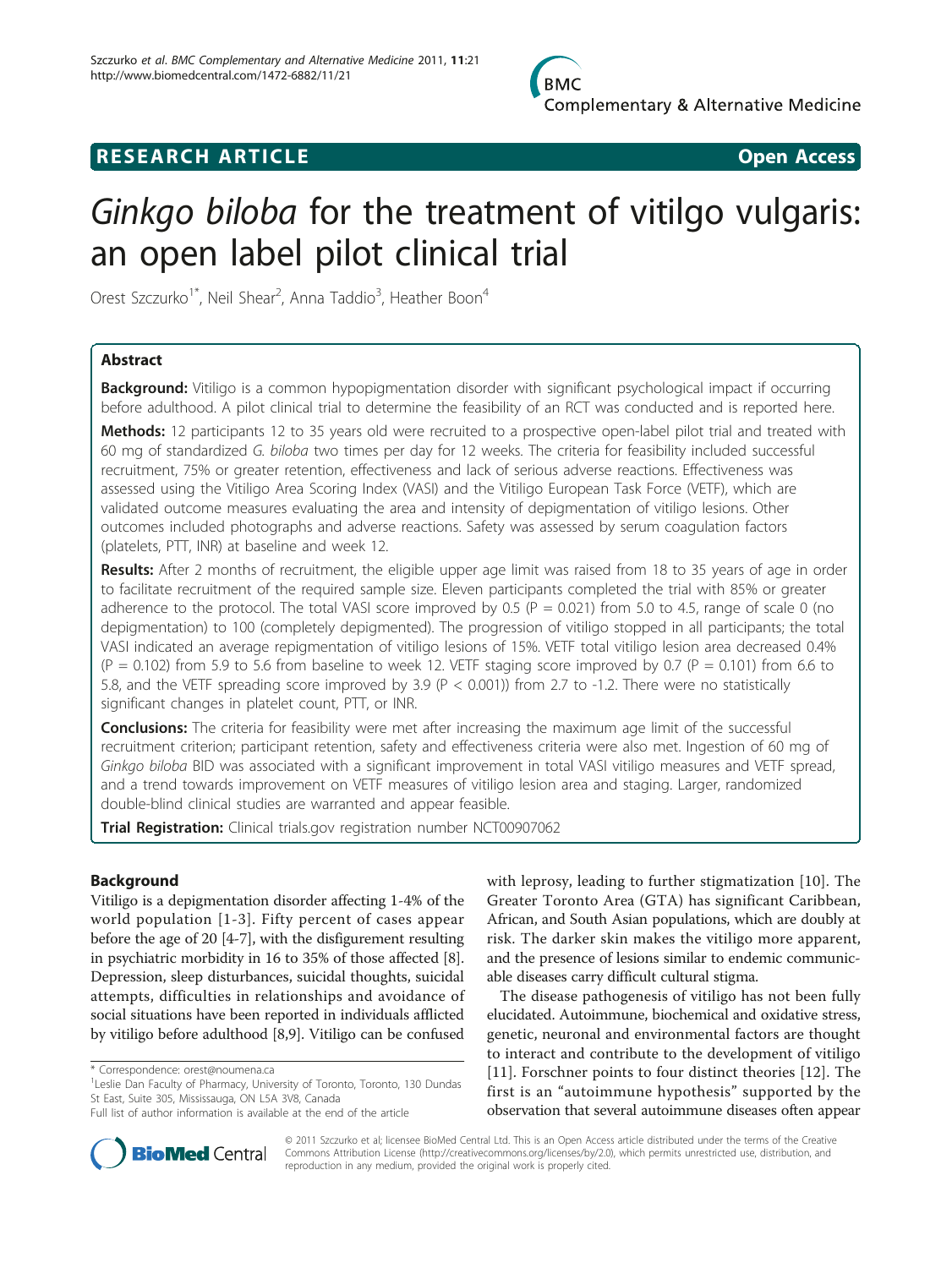Page 2 of 9

along with vitiligo [\[12](#page-8-0)]. In addition, vitiligo sufferers often display elevated levels of serum antibodies to melanocytic antigens (tyrosinase and tyrosinase-related proteins 1 and 2) [\[11,12](#page-8-0)]. Second is the "neuronal hypothesis" which states that altered reactions of melanocytes to neuropeptides and catecholamines are responsible for melanocyte destruction [\[12](#page-8-0)]. Several studies have found that dopamine can induce apoptosis in human melanocytes [\[13,14](#page-8-0)]. The neuronal hypothesis is further supported by the findings that there is close contact between melanocytes and nerve endings in depigmented skin, an observation rarely seen in normal skin [[12](#page-8-0)]. Degenerated and regenerated autonomous nerve fibers and thickened basement membranes of Schwann cells can also be found within vitiligo lesions [[12](#page-8-0)]. Third is the "self-destruct hypothesis", where melanocytes self-destruct due to defects in protective mechanisms responsible for removing toxic melanin precursors [[12](#page-8-0)]. This is thought to lead to the accumulation of melanotoxic indole derivatives and free radicals [[12](#page-8-0)]. Fourth is the "biochemical hypothesis" which postulates an overproduction of a tyrosine hydroxylase cofactor, hydrobiopterin, resulting in increased catecholamine synthesis [[12](#page-8-0)]. This is thought to result in increased reactive oxygen species that are toxic to melanocytes [\[12](#page-8-0)]. This is supported by findings of reduced catalase and higher concentrations of hydrogen peroxide in affected and unaffected skin of vitiligo sufferers [\[12,15\]](#page-8-0).

Conventional treatments for vitiligo include photochemotherapy (PUVA), phototherapy (UVB), vitamin D3 analogues, topical corticosteroids, topical immunomodulators, excimer laser, and surgery. These treatment options have limited success [\[1](#page-7-0)[,11,12\]](#page-8-0), and some present significant risks, including suspected increases in skin cancer risk by PUVA, skin atrophy with corticosteroids, and skin boils with UVB therapy [[1,](#page-7-0)[11,12](#page-8-0)]. The low benefit to risk ratios of these therapies and the high psychological impact of vitiligo make the search for a safe and effective alternative approach critical.

A systematic review of natural health product (NHP) treatments for vitiligo [\[16](#page-8-0)] identified several approaches showing positive results, including topical tocopherol [[17\]](#page-8-0), topical vitamin D3 [[18,19\]](#page-8-0), and oral l-phenylalanine [[20,21\]](#page-8-0), and *Ginkgo biloba* [[3\]](#page-7-0). However, the trials were generally of poor quality and the products were often tested as adjuncts to UVA or UVB. One trial using only Ginkgo biloba monotherapy in adults showed promising results but was of poor methodological quality.

The specific mechanism of the action of Ginkgo biloba in vitiligo is unknown. Parsad points out that ginkgo is known to have anti-inflammatory, immunomodulatory, and antioxidant properties [\[3](#page-7-0)], thus potentially impacting the oxidative stress mechanisms of vitiligo. Ginkgo and its constituents have been shown to attenuate

oxidative stress in macrophages and endothelial cells [[22\]](#page-8-0), scavenge superoxides [[23](#page-8-0)], and protect against UVB-induced toxicity [[24\]](#page-8-0).

As stress or anxiety have been postulated to be involved to the mechanisms of vitiligo pathogenesis, ginkgo's anxiolytic effect may also contribute to its use in the treatment of vitiligo. Several studies using animal models report that ginkgo can significantly decrease the detrimental effects of learned helplessness [\[25\]](#page-8-0), increase intake of novel food in emotional hypophagia, and increase time spent in the open on the elevated plus maze. These effects are similar to those demonstrated for anxiolytic drugs such as diazepam and buspirone [[25\]](#page-8-0). In auditory perturbation stress the detrimental effects of stress indicated by increased errors and increases in plasma concentrations of epinephrine, norepinephrine, and corticosterone were decreased by Ginkgo biloba extract EGb 761 [[25\]](#page-8-0). Marcilhac also showed that long term administration of ginkgo extract EGb 761 resulted in decreased basal corticosterone secretion, corticotrophin releasing hormone (CRH) and arginine vasopressin (AVP) gene expression [[26](#page-8-0)]. Under intense surgical stress, CRH, ACTH, and corticosterone plasma concentrations were elevated in control animals, but significantly less so in ginkgo treated animals [[26](#page-8-0)]. Woelk postulates that these findings suggest that EGb 761 modulates the activity of the hypothalamic-pituitaryadrenocortical (HPA) axis [[25\]](#page-8-0).

The anxiolytic effect of Ginkgo biloba has also been demonstrated in humans. Ginkgo biloba has been reported to improve symptoms associated with dementia including anxiety [[27\]](#page-8-0). Jezova showed that ginkgo extract EGb 761 significantly attenuated a stress-induced rise in systolic and diastolic blood pressure, and maintained normal salivary cortisol, while the salivary cortisol increased in the placebo group [[28](#page-8-0)]. Hemmeter et al demonstrated improved sleep efficiency and reduced awakenings with ginkgo intake. In a 107 patient randomized, double blind, placebo controlled 4 week trial Woelk et al demonstrated a dose dependent decrease on the Hamilton rating scale for anxiety (HAMA), indicating an improvement in anxiety [[25](#page-8-0)]. While the mechanism of action of Gingko biloba in the treatment of vitiligo is unknown, ginkgo's immunomodulatory, antioxidant, and anxiolytic properties may be of benefit to vitiligo sufferers. The ease of taking an oral pill, the relatively low cost, and the low frequency of adverse reactions with *G. biloba* [[29\]](#page-8-0) make its use for vitiligo tempting, but the poor quality of the study and lack of replication of the findings make clinical conclusions difficult. Here we report on a pilot study using G. biloba for the treatment of vitiligo in Canadian adolescents and young adults in the GTA using a validated outcome.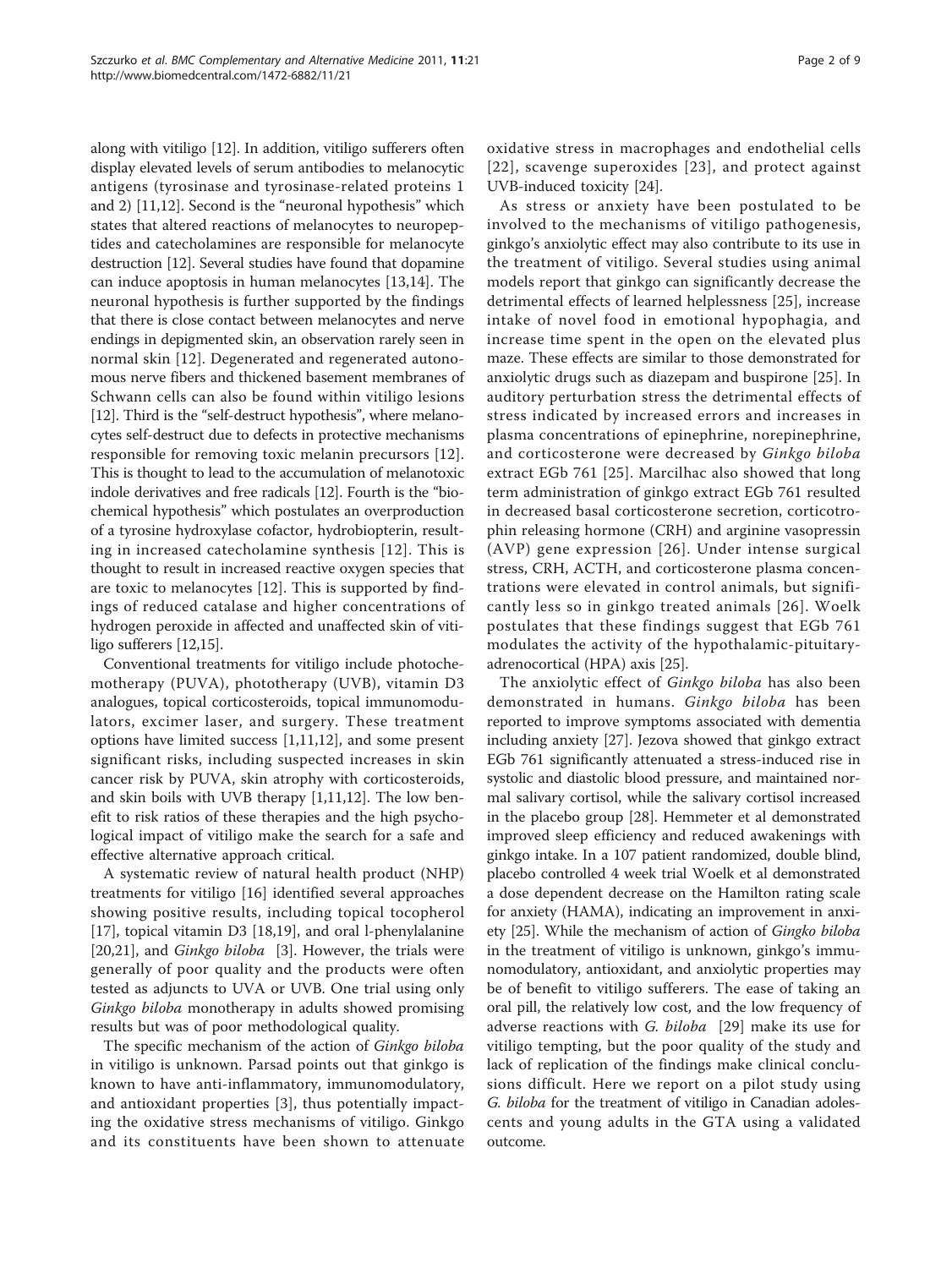#### Methods

#### Study Design

This prospective, open-label, non-randomized, feasibility trial was conducted in a western suburb of the Greater Toronto Area (GTA) from May to November 2009. The primary objective was to determine feasibility and sample size estimates for a larger randomized controlled trial of ginkgo for vitiligo. The pre-determined criteria used to judge feasibility were:

- successful recruitment of 12 participants in 3 months
- 75% participants completing the trial
- at least 25% of participants achieving a clinically significant 30% repigmentation

• lack of serious adverse reactions requiring hospitalization or threatening the life of participants, as defined by the World Health Organization [\[30\]](#page-8-0)

## Participants and Setting

We planned to include a convenience sample of male or female participants, aged 12 to 18 years old, with vitiligo vulgaris of any duration as diagnosed by a doctor, and a minimum VASI depigmentation score corresponding to a 3 cm<sup>2</sup> completely (100%) depigmented lesion, or a 6  $cm<sup>2</sup>$  50% depigmented lesion.

Participants were recruited from the GTA. Study advertisements were made via magazines, posters, online, and cultural centers, and via letters to dermatologists and pediatricians in the western GTA. The study was approved by the Health Sciences Research Ethics Board at the University of Toronto (REB), and the Natural Health Products Directorate at Health Canada (NHPD). Informed consent was obtained from all enrolled participants (or their guardians). For all adolescent participants, assent of the participants was sought in addition to parental consent. The conduct of the trial complied with the Helsinki Declaration for studies in humans.

The study took place at a private practice in central Mississauga, a western suburb of the GTA. The study was funded by the Interdisciplinary Network for Complementary & Alternative Medicine Research (IN-CAM). The study product was provided free of charge by Seroyal International Inc. who had no input in the design and conduct of the study nor the interpretation and publishing of the results.

#### Study Interventions

The study comprised of 4 visits: initial, and 3 follow up visits every 4 weeks. Total length of treatment was 12 weeks for each participant.

During the initial visit the presence of vitiligo was verified under Wood's lamp. Inclusion and exclusion criteria were assessed, which excluded anyone who had treatment for vitiligo or used of Ginkgo biloba within 2 months of study onset or during treatment. Participants' background information, information for the Vitiligo European Task Force (VETF) form [[31\]](#page-8-0), Vitiligo Area Scoring Index (VASI) [[32\]](#page-8-0), and pictures under incandescent and Wood's lamp were also collected during the initial visit.

A blood sample (6-8 ml) was obtained to determine coagulation status of participants, including complete blood count (CBC), partial thromboplastin time (PTT), and prothrombin time (INR).

At the end of the initial visit, participants were given a 30 day supply of the supplement (Ginkgo plus by Seroyal, Health Canada Natural Product Number 80010368) containing 60 mg of Ginkgo biloba (standardized to 15 mg ginkgoflavonglycosides and 4 mg terpene lactones per pill) and instructed to take 1 oral capsule twice per day 10 minutes before breakfast and dinner for the duration of the trial. No other treatments for vitiligo were permitted, but all other medications and medical treatments were allowed and monitored via diaries. Participants were then scheduled for a follow up visit in 4, 8, and 12 weeks.

Sequential follow ups took place every 4 weeks, and included a diary and oral review of other medication use, adverse reactions, and compliance via collection and counting of Ginkgo biloba capsules returned. Progression of vitiligo was monitored via the Vitiligo Area Scoring Index (VASI), via the measurement criteria established by the VETF, and via photographs of vitiliginous lesions under incandescent and Wood's light. At the end of each follow up, participants were given a new 30 day supply of G. biloba. Orest Szczurko (OS) performed the VASI and VETF assessments after training by Neil Shear (NS). OS was not blinded to treatment allocation. At the end of study at week 12, blood sampling was repeated.

#### Withdrawal of subjects

Participants were free to withdraw at any time during the study. Upon indication of withdrawal, participants were asked about the reason for withdrawal, and about any adverse reactions. After withdrawing, participants were not contacted again unless they indicated their wish to receive results of the study by mail.

#### Outcome Measures

The primary outcome measure was the VASI evaluated at baseline and week 12. The VASI is a validated vitiligo outcome measure [\[32](#page-8-0)] that is used to determine the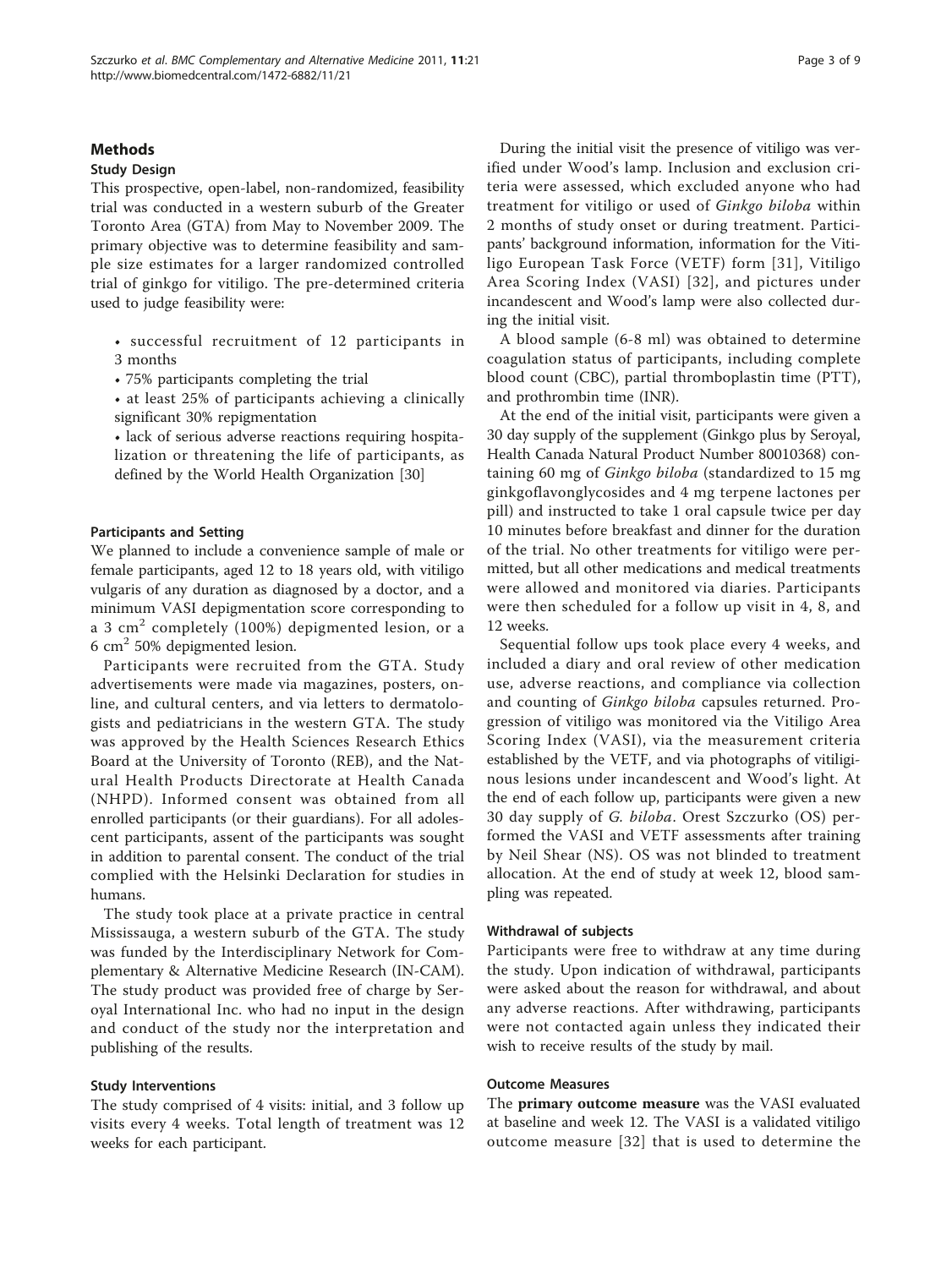extent of depigmentation. Scores range from 0 (no depigmentation) to 100 (complete depigmentation of the entire body). The VASI takes into account the size and the degree of depigmentation of vitiligo lesions. The VASI score is calculated by multiplying the sum of the area of each lesion by the percent depigmentation of the lesion. The area of each lesion is measured in percent of total body surface using the rule of nines, where the palm plus volar surface of all the digits  $= 1\%$ . The intensity of depigmentation of each lesion is approximated on a 0-100 percent scale.

Secondary outcome measures of vitiligo included the VETF score, digital photographs under incandescent and Wood's light scored at baseline and final week 12 follow up visit. The VETF is designed to evaluate the area of vitiligo lesions, staging, and disease activity. The VETF scoring form includes background information on disease duration, disease activity, family vitiligo history, and degree to which vitiligo impacts the participant's life. It also assesses Fitzpatrick's skin type, presence of thyroid or other autoimmune diseases, and the presence and number of halo nevus. The area of each lesion is measured in percent of total body surface (where the palm plus volar surface of all the digits  $= 1\%$ ). The vitiligo staging score is assessed from 0 to 3  $(0 = normal$ pigmentation,  $1 =$  incomplete depigmentation,  $2 =$  complete depigmentation,  $3 =$  complete depigmentation plus significant hair whitening) and summed for 5 body regions. Thus the staging score range is from 0 to 15. Disease activity is assessed from -1 indicating regressive vitiligo to + 1 indicating progressive vitiligo for each of 5 body regions, thus giving a range from -5 to +5. The VETF and VASI were scored by one of the investigators (OS) after training by a practicing dermatologist, professor and chief of dermatology at the University of Toronto (NS).

All depigmented lesions were photographed with a Panasonic Lumix 9.1 MP digital camera next to a mm/cm ruler.

Adverse events were recorded by participants in a diary, or orally communicated to one of the investigators (OS). At each follow up, the diary was collected and participants were asked: "Since our last visit, did you experience any odd or unusual symptoms?" In the event of an adverse event, patients were instructed to note and record the intensity, timing, and description of any adverse events. The World Health Organizations definition of adverse events was used [[30](#page-8-0)], and correlation with treatment was rated by the clinicians (OS and NS).

#### Sample Size Calculation and Statistical Analysis

The primary outcome measure was the difference in VASI scores between baseline and week 12. With an alpha set at 0.05 and beta of 0.20, and assuming a baseline VASI score of 20, a standard deviation of 7 [[33\]](#page-8-0), and a 30% improvement, we estimated 10 subjects were required. Allowing for 2 dropouts, 12 participants were deemed sufficient to demonstrate a large treatment effect if present, and demonstrate feasibility of recruitment, retention, safety, and assessment of outcome measures to allow for a calculation of effect size for a larger randomized clinical trial planned for the future. Scores were compared using a paired t-test, where a p-value of < 0.05 was considered significant.

# **Results**

## Recruitment and follow up

Initial recruitment of participants 12 to 18 years of age proved difficult. After two months of recruitment, the upper age limit was increased to 35 years. Eight participants under 18 and four participants aged 18-35 were recruited (eight female and four male). Eleven participants completed the 12 week study with a mean compliance rate of 87% (range 71%-97%), attended all follow up visits, and were included in the statistical analysis. One female participant dropped out after the first 4 week follow-up, stating a loss of interest in the study.

Participant characteristics are in Table [1](#page-4-0).

# **Efficacy**

The status of vitiligo over the study period is displayed in Table [2](#page-5-0). The total VASI score showed a significant improvement of 0.5 ( $P = 0.021$ ) from baseline (4.97) to week 12 (4.47) (Table [2](#page-5-0)). The trunk, with a VASI score improvement of 0.2 ( $P = 0.105$ ) and legs, with an improvement of 0.196 ( $P = .228$ ) showed the greatest responses.

The mean percent improvement in the VASI score was 15%, with 2 participants improving greater than 30% and one achieving a 27% improvement in total VASI score. Three others showed improvements in VASI from 11 to 18%. Of the eleven participants who completed the trial, two experienced no change and one experienced a very small 0.4% improvement. Figure [1](#page-5-0) charts the baseline and week 12 VASI scores.

The VETF scores for area, staging, and disease activity are shown in Table [3](#page-6-0). The VETF scores of total area of vitiligo lesions decreased from 5.91 to 5.56, a decrease of 0.36 ( $P = 0.102$ ) on the VETF, translating to a 6% decrease in lesion size. The VETF staging score also did not show significant improvement, but did show a trend toward improvement in all body areas, with total staging change improving from 6.5 to 5.8, a change of 0.73 ( $P =$ 0.101), or 11%. The treatment had a significant impact on arresting the spread of vitiligo, improving the total spreading score from 2.7 to -1.1, a 3.9 point difference  $(P = < 0.001)$ .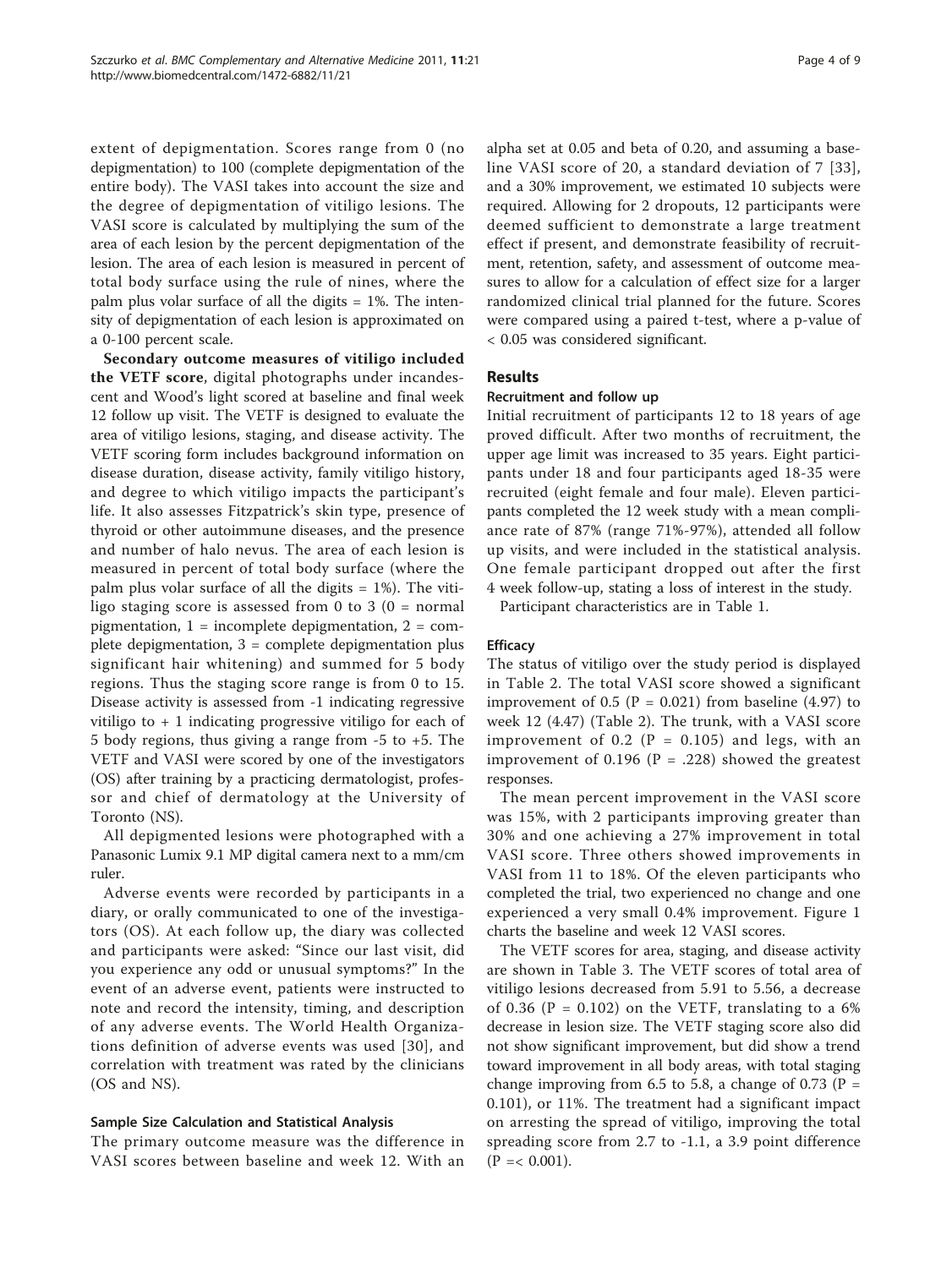#### <span id="page-4-0"></span>Table 1 Baseline Vitiligo European Task Force characteristics of participants starting treatment

| Sex                                                                                    |                |
|----------------------------------------------------------------------------------------|----------------|
| Female                                                                                 | 8              |
| Male                                                                                   | 4              |
| Mean Years of Age (range)                                                              | 18 (12-29)     |
| Fitzpatrick's phototypes                                                               |                |
| I                                                                                      | 1              |
| $\mathsf{II}$                                                                          | $\overline{O}$ |
| $\mathbf{  }$                                                                          | 0              |
| $\mathsf{N}$                                                                           | $\overline{2}$ |
| $\vee$                                                                                 | 9              |
| $\vee$                                                                                 | $\overline{O}$ |
| Duration of disease, mean years (range)                                                | $5.96(2-17)$   |
| Ethnicity                                                                              |                |
| Caucasian                                                                              | $\overline{2}$ |
| South Asian                                                                            | 9              |
| South American                                                                         | 1              |
| Disease activity                                                                       |                |
| Progressive                                                                            | 7              |
| Non progressive                                                                        | 5              |
| Previous repigmentation                                                                |                |
| after treatment                                                                        | 11             |
| spontaneous                                                                            | 0              |
| no repigmentation                                                                      | 1              |
| Depigmentation on scars                                                                | 5              |
| Stress at onset                                                                        | $\overline{2}$ |
| Stress as precipitating factor                                                         | $\overline{2}$ |
| Itch before lesions                                                                    | 3              |
| Vitiligo on genitals                                                                   | 3              |
| Thyroid disease                                                                        |                |
| Yes                                                                                    | 1              |
| No                                                                                     | 11             |
| Thyroid antibodies                                                                     |                |
| Yes                                                                                    | 0              |
| No                                                                                     | 9              |
| unknown                                                                                | 3              |
| Family history of premature gray hair                                                  | 4              |
| Family history of vitiligo                                                             | 3              |
| Degree to which vitiligo affects everyday life (out of 10, 10<br>being the worst) (SD) | 3.7(1.84)      |
| History of autoimmune disease                                                          | 0              |
| Family history of thyroid or other autoimmune disease                                  | 1              |
| Halo Nevus                                                                             | $\overline{O}$ |

 $n = 12$ , SD = standard deviation.

There were no identifiable differences between the participants who improved the greatest, and those who did not improve at all. Of the three participants that improved the greatest: two had progressive vitiligo, while one had non progressive; two were male, one was female; two had Fitzpatricks skin type 5 and one Fitzpatrick skin type 4. They were 13, 14 and 19 years old, and had suffered with vitiligo for 10, 14 and 2 years and had started study treatment on July 20, July 27, and June 11 2009 respectively. One had vitiligo on hands, the others did not. Two had vitiligo on the torso and all three had vitiligo on the lower body but only one on feet.

In contrast, of the three participants who did not improve significantly: two were female; they were aged 12, 16 and 22 with disease duration of 4, 6 and 9 years and started study treatment on June 9, June 9, and July 16, 2009 respectively. Two had non progressive vitiligo, and one progressive. Two had Fitzpatricks skin type 5 and one type 4. All three had vitiligo on hands; two had vitiligo on upper extremities. All three had vitiligo on the torso area as well as the lower extremities and the feet.

#### **Safety**

Serum coagulation parameters measured at baseline and week 12 (Table [4\)](#page-6-0) demonstrated no significant changes.

One case of watery diarrhea of mild intensity that developed 43 days after starting the Ginkgo biloba was reported by a 13 year old male participant. The participant continued to take the Ginkgo biloba and the diarrhea resolved within 24 hours without any treatment or protocol deviations. The participant reported having a similar one day bout of watery diarrhea two months before entering the study, when not taking any supplements. The participant, his parents, and the study coordinator agreed that the watery diarrhea episode was likely unrelated to the *Ginkgo biloba* supplement. There were no other adverse events reported by participants.

# **Discussion**

In this pilot trial, we did not demonstrate feasibility according to the four criteria of recruitment set-out apriori: 12 participants in 3 months, 75% retention, 25% of participants achieving 30% repigmentation based on the VASI, and lack of serious adverse reactions. The primary challenge for achieving feasibility was the recruitment of 12 participants aged 12 to 18 years old in the specified time period. The initial recruitment was limited to pediatric patients since 50% of vitiligo cases appear before 20 years old, and vitiligo is known to have significant psychological impact. It could be argued that the adolescent years are some of the most psychologically fragile, where looks and social pressures have the most impact, thus the adolescent population was targeted for this study as the need to treat their vitiligo was perceived to be the greatest. Although many people inquired about the study, we had difficulty recruiting the young participants specified in the inclusion criteria. After two months of recruitment, the upper age limit was raised to 35 years old, and this resulted in achievement of the required sample size. Eleven of 12 participants, or 92%, completed the trial.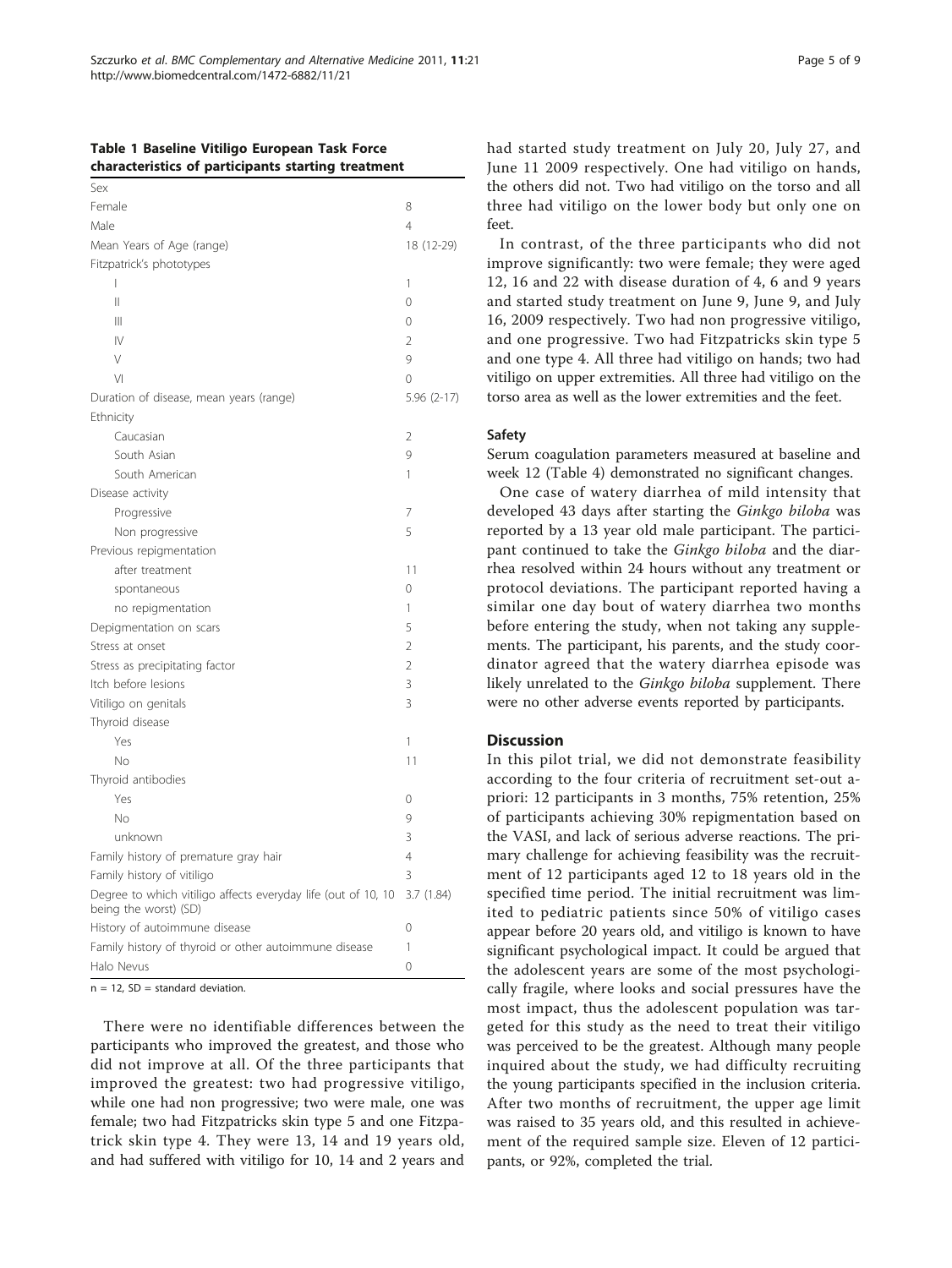| Area                      |          | % area of vitiligo (SD) | extent of depigmentation<br>$(0,10,25,50,75,90,100)$ (SD) | VASI score (SD)  |
|---------------------------|----------|-------------------------|-----------------------------------------------------------|------------------|
| hands (0-4%)              | baseline | 1.08(0.93)              | 37.27 (35.73)                                             | 0.51(0.56)       |
|                           | week 12  | 1.08(0.93)              | 35.91 (34.27)                                             | 0.50(0.57)       |
|                           | change   | $0.00 p = 0$            | $-1.36$ p = 0.21                                          | $-0.01$ p = 0.21 |
| upper extremities (0-18%) | baseline | 1.10(1.69)              | 34.55 (41.02)                                             | 0.70(1.38)       |
|                           | week 12  | 1.10(1.69)              | 30.91 (35.48)                                             | 0.63(1.18)       |
|                           | change   | $0.00 p = 0$            | $-3.64$ p = 0.20                                          | $-0.07$ p = 0.35 |
| trunk (0-36%)             | baseline | 2.87(4.04)              | 69.64 (32.58)                                             | 1.66(1.53)       |
|                           | week 12  | 2.85(4.04)              | 58.64 (32.95)                                             | 1.43(1.57)       |
|                           | change   | $-0.02$ p = 0.36        | $-11.00 p = 0.11$                                         | $-0.22$ p = 0.10 |
| lower extremities (0-36%) | baseline | 2.12(2.12)              | 57.73 (29.78)                                             | 1.32(1.57)       |
|                           | week 12  | 2.12(2.13)              | 50.00 (26.36)                                             | 1.13(1.37)       |
|                           | change   | $0.00 \text{ p} = 0.36$ | $-7.73$ p = 0.08                                          | $-0.20$ p = 0.23 |
| feet (0-6%)               | baseline | 1.14(1.41)              | 50.00 (41.17)                                             | 0.79(1.26)       |
|                           | week 12  | 1.12(1.40)              | 50.00 (41.17)                                             | 0.78(1.26)       |
|                           | change   | $-0.02$ p = 0.36        | $0.00 p = 0$                                              | $0.00 p = 0.36$  |
| total VASI (0-100%)       | baseline |                         |                                                           | 4.97 (4.74)      |
|                           | week 12  |                         |                                                           | 4.47(4.69)       |
|                           | change   |                         |                                                           | $-0.51$ p = 0.02 |
|                           |          |                         |                                                           |                  |

<span id="page-5-0"></span>Table 2 Vitiligo Area Scoring Index scores at baseline and week 12, n = 11

SD, standard deviation.

Although our findings are not conclusive, they do provide preliminary evidence that ginkgo may have a role in the management of vitiligo. Two participants achieved greater than 30% improvement in VASI, with another achieving 27%, and three more 11 to 18% improvement. The percentage of improvement of VETF scores of the three most improved participants were 6,7, and 29% on area; 0,40, and 50% on staging; and 100, 150, and 133% on spread (the spreading measure ranges from -5 when the vitiligo is spreading to  $+5$  when it is repigmenting thus allowing greater than 100% improvement).



Our findings are consistent with a previous report showing effectiveness in treating vitiligo with Ginkgo biloba [[3](#page-7-0)]. In a double blind randomized trial conducted in India, Parsad et al reported that 40 mg of Ginkgo biloba three times per day for 6 months arrested the spread of vitiligo in 20 out of 25 participants in the active group, and induced marked (75% or greater) repigmentation in 10 of those participants.

Several factors could account for the difference in the magnitude of effect between the present study and the study by Parsad [[3\]](#page-7-0). First, the duration of treatment in our study was 12 weeks, compared with 6 months. Secondly, we were unable to utilize exactly the same Ginkgo biloba extract used by Parsad, though both extracts were standardized to the same type and amount of ginkgoflavonglycosides. Third, we utilized 60 mg of Ginkgo biloba twice per day, while the Parsad used 40 mg three times per day. While the daily dosage of the standardized ginkgoflavonglycosides and Ginkgo biloba is the same, there could be a benefit to taking the G. biloba in more frequent doses. It is also possible that genetic differences between the populations of the two studies had an impact, although this is unlikely as 9 of the 12 recruited participants in this study were of South Asian origin. As our study was performed in Toronto and the other in India, dietary and social differences between the two populations might have affected the results. The most likely confounding factor, however, is sun exposure, as it can stimulate the proliferation of melanocytes and affect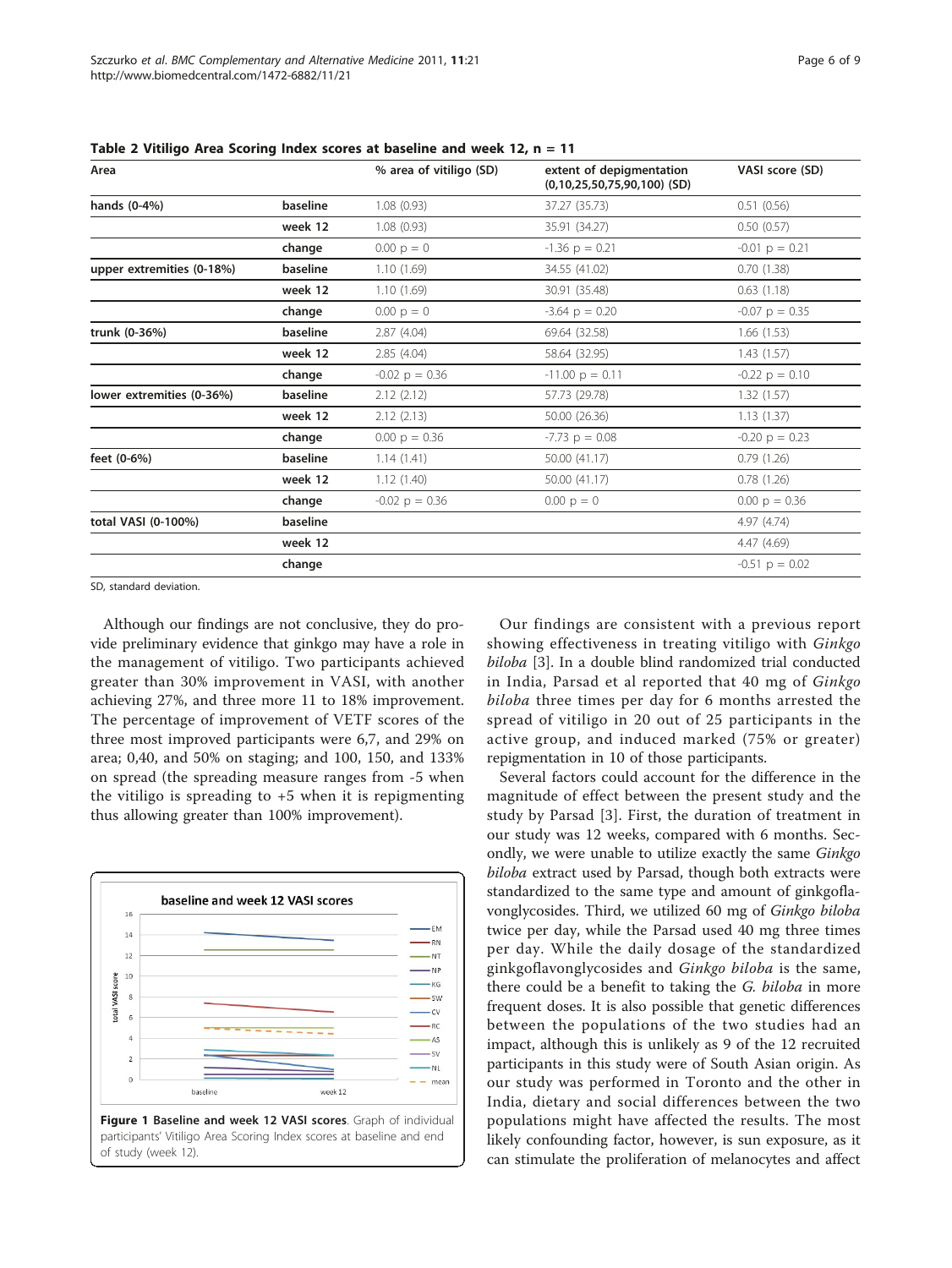| area                 |          | % area (SD)      | staging $(0-3)$ $(SD)$ | spreading (-1 to 1) (SD) |
|----------------------|----------|------------------|------------------------|--------------------------|
| head and neck (0-9%) | baseline | 0.79(0.94)       | 1.55(0.93)             | 0.73(0.47)               |
|                      | week 12  | 0.73(0.83)       | 1.27(0.90)             | $-0.36(0.50)$            |
|                      | change   | $-0.06$ p = 0.27 | $-0.27$ p = 0.21       | $-1.09$ p = 0.00         |
| trunk (0-36%)        | baseline | 1.33(1.31)       | 1.55(1.04)             | 0.82(0.40)               |
|                      | week 12  | 1.30(1.30)       | 1.45(1.04)             | $-0.45(0.52)$            |
|                      | change   | $-0.03$ p = 0.21 | $-0.09$ p = 0.36       | $-1.27$ p = 0.00         |
| arms (0-18%)         | baseline | 1.81(2.17)       | 1.36(0.81)             | 0.55(0.52)               |
|                      | week 12  | 1.77(2.06)       | 1.27(0.79)             | $-0.09(0.54)$            |
|                      | change   | $-0.05$ p = 0.36 | $-0.09$ p = 0.36       | $-0.64$ p = 0.00         |
| legs (0-36%)         | baseline | 1.99(2.25)       | 2.09(0.54)             | 0.64(0.50)               |
|                      | week 12  | 1.76(1.76)       | 1.82(0.75)             | $-0.27(0.79)$            |
|                      | change   | $-0.23$ p = 0.26 | $-0.27$ p = 0.09       | $-0.91$ p = 0.02         |
| totals (0-100%)      | baseline | 5.91(4.53)       | 6.55(1.92)             | 2.73(1.35)               |
|                      | week 12  | 5.56(4.27)       | 5.82 (1.94)            | $-1.18(1.25)$            |
|                      | change   | $-0.36$ p = 0.10 | $-0.73$ p = 0.10       | $-3.91$ p = 0.00         |

<span id="page-6-0"></span>Table 3 The Vitiligo European Task Force scores at baseline and week 12, n = 11

SD, standard deviation.

the production of vitamin D, both of which can impact vitiligo [[1,](#page-7-0)[34](#page-8-0)]. An attempt was made to compensate for this by starting the study in May, but some participants were recruited late in the summer, and completed the 12 week study in November, thus experiencing substantial decreasing intensity of sun exposure over the last few months of their treatment.

Most studies of vitiligo treatment with phototherapy set a 75% repigmentation rate as cosmetically acceptable, and are able to achieve it in 12.5 to 75% of patients after one year of treatment [[35\]](#page-8-0). By comparison, other studies utilizing the VASI as the primary outcome measure have found a 43% improvement with narrow band UVB therapy [[32](#page-8-0)]. Thus a 15% improvement in VASI after 3 months of treatment is much smaller than can be achieved with other therapies over a longer duration.

There were no adverse events attributed to the study herb, and Ginkgo biloba did not adversely affect serum platelet, PTT, or INR coagulation parameters. Given the inclusion of adolescent participants in this study, much care was taken to monitor adverse events experienced due to the taking of *Ginkgo biloba*. The most concerning was the potential of Ginkgo biloba to reduce coagulation [[36](#page-8-0)-[40](#page-8-0)]. To ensure participant safety and to inform the impact of Ginkgo biloba on coagulation parameters, the

baseline and week 12 serum platelet count, PTT, and INR levels were measured. There was an unexpected high proportion of participants with elevated PTT levels at baseline (3 of 11). The PTT showed a decreasing trend toward normalization by the end of the study. It is also interesting that the mean platelet count increased by week 12, moving opposite of the expected anticoagulant effect of ginkgo, while the INR remained the same. Our results suggest that Ginkgo biloba did not have a negative impact on these blood clotting parameters. The impact of Ginkgo biloba on serum coagulation was not the primary outcome of our study, thus the study was not powered to evaluate the significance of these results.

As one of the top selling herbal medicines in the United States [\[41\]](#page-8-0), and accounting for 1% of total prescriptions in Germany [[39](#page-8-0)], the use of Ginkgo biloba for vitiligo is appealing due to the ease of use of taking an oral readily available over the counter product compared with frequent and lengthy ultraviolet phototherapy sessions, and the relatively inexpensive cost of the herbal supplement when compared to phototherapy [[42](#page-8-0)]. Further, the relatively good safety profile of gingko [[29\]](#page-8-0) make it appealing for self administration by vitiligo sufferers. However, it is recommended that any attempt to use ginkgo in the management of vitiligo should be carefully monitored by a

Table 4 Blood coagulation parameters at baseline and week 12,  $n = 11$ 

|          | Platelet count * | range   | APTT ** | range | INR $***$ | range      |
|----------|------------------|---------|---------|-------|-----------|------------|
| baseline | 262              | 184-412 | 36.5    | 28-53 |           | $.0 - 1.5$ |
| week 12  | 284              | 73-441  | 34.6    | 26-40 |           | 1.0-1.3    |

\*Platelet count test range 145 – 400.

\*\*APTT test range 26 – 37s.

\*\*\*INR test range 0.9 – 1.3.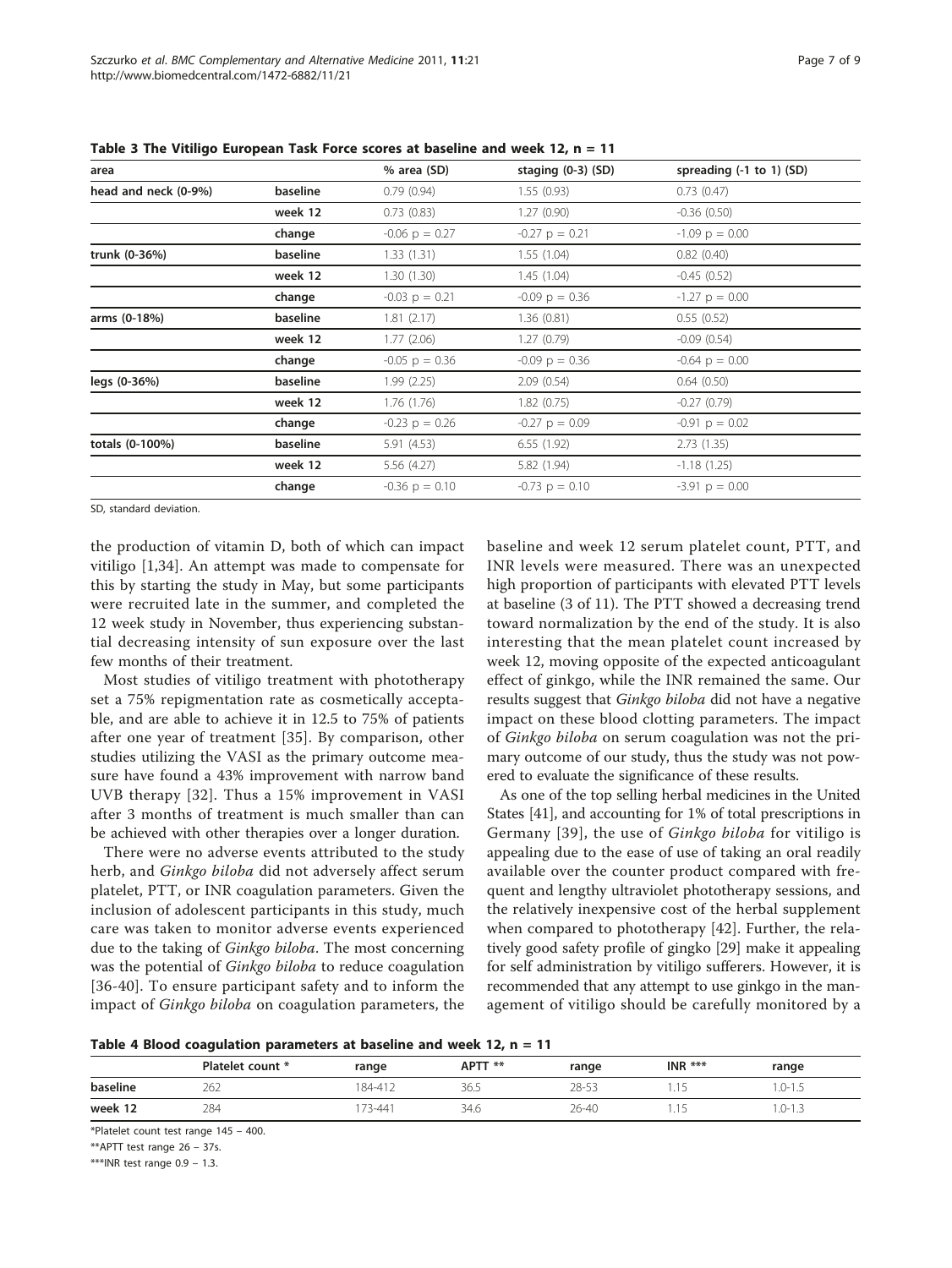<span id="page-7-0"></span>health care practitioner given that there are still many questions about the correct dose, its true effectiveness, interactions with other conditions or therapies, and possible adverse reactions.

# Limitations

There are several limitations to our pilot study that warrant discussion. The purpose of this study was to assess the feasibility of studying ginkgo for the management of the vitiligo in a larger, blinded randomized controlled trial and as such this study was not designed to allow us to draw any conclusions about its efficacy. The sample size was small, thus our findings are preliminary and definite conclusions about the efficacy and safety of ginkgo cannot be made. Because the study was open labeled, not controlled, and not randomized, it is quite likely that some of the demonstrated benefit may be due to a placebo effect. However, this is unlikely that all of the results we report can be accounted for by spontaneous repigmentation of vitiligo because these are generally considered clinically insignificant and cosmetically undetectable [[34](#page-8-0),[43](#page-8-0)].

Our primary outcome measure, the VASI, has a degree of subjectivity associated with it. We attempted to strengthen the objectivity of the outcomes by using a trained assessor, and by verifying assessments using digital photographs. However, both the VASI and VETFI require the assessor to approximate both the area of vitiligo lesions and their intensity. Since the assessor was not blinded to treatment in this open-label pilot study, it is possible that bias was introduced in the outcome assessment.

The young age of the participants may also have impacted the results, as younger vitiligo sufferers can respond more quickly to treatment. It is possible that the relatively smaller lesion sizes and durations in our participants could have resulted in over-estimating the effectiveness of treatment [[44\]](#page-8-0). The Ginkgo biloba extract itself could have been a source of variability inherent in studying herbs, but care was taken to ensure that the herb brand chosen was standardized to ginkgoflavonglycosides and terpenoids, both being good measures of *Ginkgo biloba* quality. Despite these limitations, we have estimates of effectiveness that can be used to estimate a sample size for a larger study. And the results are compelling enough to proceed with a larger trial.

# Conclusions

This pilot study focused on determining the feasibility of a future large randomized controlled trial of ginkgo for the treatment of vitiligo. Due to the difficulties of recruitment of 12 to 18 year old participants, the study as originally conceived would not have been feasible. However, with the expansion of participants from 12 to 35 years old, our findings indicate that a larger study is

feasible and ginkgo is worth investigating further as a potential treatment of vitiligo. Given the limited usefulness of current treatments and the frequency of treatment visits required for phototherapy, an over the counter herb supplement is a welcome possibility for vitiligo sufferers. Given that our small study found statistically significant improvement on some secondary outcome measures, a larger methodologically rigorous double-blind placebo-controlled randomized clinical trial is recommended.

#### Abbreviations

VASI: Vitiligo Area Scoring Index; VETF: Vitiligo European Task Force; GTA: Greater Toronto Area; PUVA: psoralen with ultra violet light A; UVB: ultra violet light; NHP: natural health product; IN-CAM: Canadian Interdisciplinary Network for Complementary & Alternative Medicine Research; CBC: complete blood count; PTT: partial thromboplastin time; INR: prothrombin time.

#### Acknowledgements

We wish to thank the Canadian Interdisciplinary Network for Complementary & Alternative Medicine Research (IN-CAM) for funding the study. We wish to thank Dr. Antonella Morra for being the study's supervising physician.

We also wish to thank Seroyal International Inc. for providing the Ginkgo biloba supplement free of charge to the study participants. Seroyal did not provide any other support and had no input over the design or implementation of the trial, nor did they review this manuscript prior to publication.

#### Author details

<sup>1</sup> Leslie Dan Faculty of Pharmacy, University of Toronto, Toronto, 130 Dundas St East, Suite 305, Mississauga, ON L5A 3V8, Canada. <sup>2</sup>Department of Medicine, Faculty of Medicine, University of Toronto, Toronto, Canada. <sup>3</sup>Leslie Dan Faculty of Pharmacy, University of Toronto, and Department of Pharmacy and Child Health Evaluative Sciences, The Hospital for Sick Children, Toronto, Canada. <sup>4</sup>Leslie Dan Faculty of Pharmacy, University of Toronto, Toronto, Canada.

#### Authors' contributions

OS conceived of the study, carried out the data collection and review, and drafted the manuscript. HB conceived of the study, guided the design, helped to resolve methodological concerns, and critically revised the manuscript. AT & NS guided the design, helped to resolve methodological concerns, and critically revised the manuscript. All authors read and approved the final manuscript.

#### Competing interests

The study was funded by the Interdisciplinary Network for Complementary & Alternative Medicine Research (IN-CAM). The study product was provided free of charge by Seroyal International Inc. who had no input in the design and conduct of the study nor the interpretation and publishing of the results. The authors declare no competing interests.

#### Received: 1 September 2010 Accepted: 15 March 2011 Published: 15 March 2011

#### References

- 1. Whitton ME, Ashcroft DM, Barrett CW, Gonzalez U: Interventions for vitiligo [Systematic Review]. Cochrane Database of Systematic Reviews 2007, 3.
- Sehgal VN, Srivastava G: Vitiligo: compendium of clinico-epidemilogical features. Indian Journal of Dermatology, Venerology and Leprology 2007, 73(3):149-156.
- Parsad D, Pandhi R, Juneja A: Effectiveness of oral Ginkgo biloba in treating limited, slowly spreading vitiligo. Clinical & Experimental Dermatology 2003, 28(3):285-287.
- 4. Halder RMMDa, Nootheti PKMDb: [Ethnic skin disorders overview.](http://www.ncbi.nlm.nih.gov/pubmed/12789168?dopt=Abstract) [\[Miscellaneous\].](http://www.ncbi.nlm.nih.gov/pubmed/12789168?dopt=Abstract) Journal of the American Academy of Dermatology 2003, 48((6 Part 2) Supplement):S143-S148.